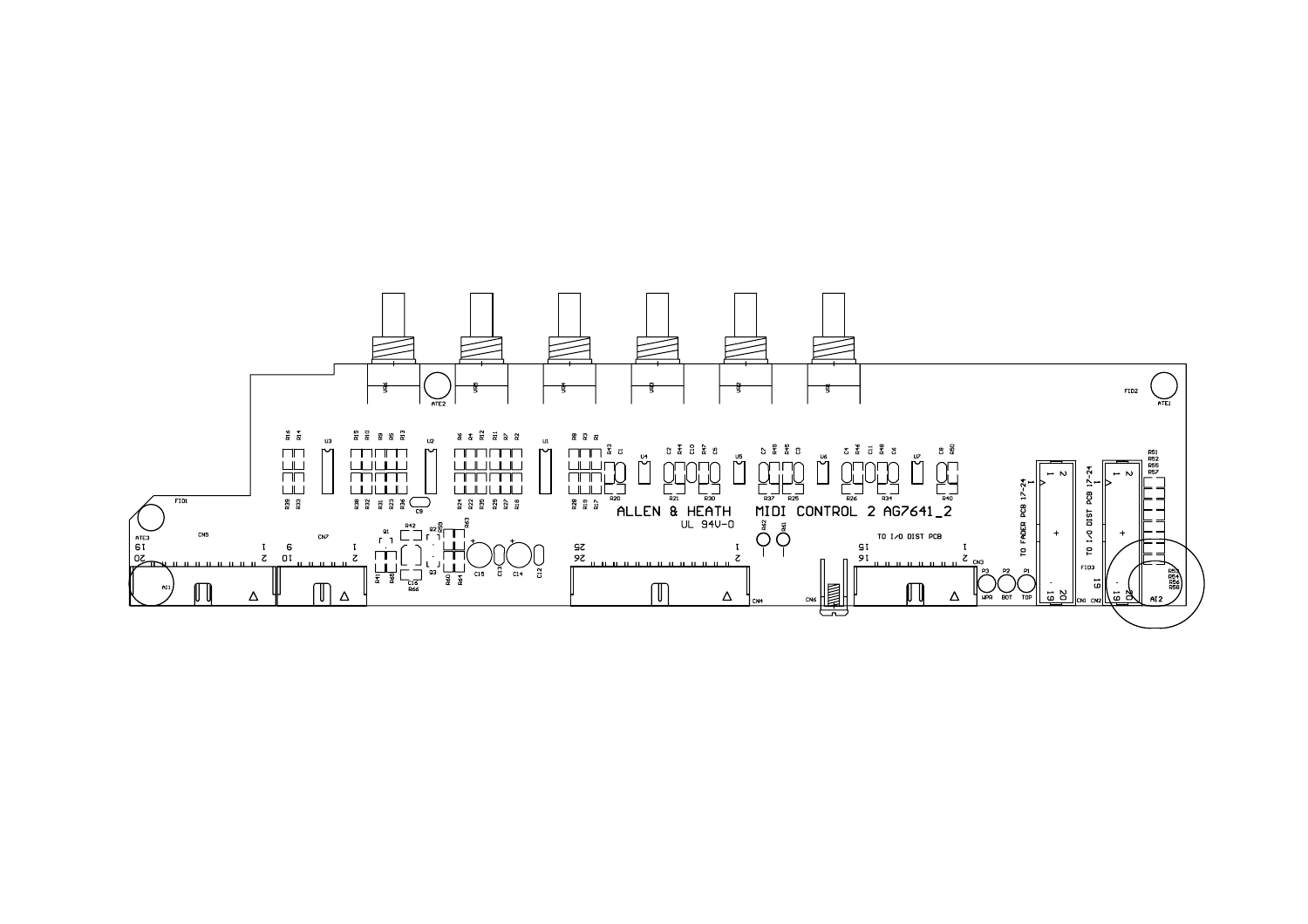| $\mathsf{d}$ |                                                                                                                                                                                                                  |                                                                                                                                                                                                                                                                                                                                                                                                                                                       |                   |                           |                           |                                                                   |                                                                                        |
|--------------|------------------------------------------------------------------------------------------------------------------------------------------------------------------------------------------------------------------|-------------------------------------------------------------------------------------------------------------------------------------------------------------------------------------------------------------------------------------------------------------------------------------------------------------------------------------------------------------------------------------------------------------------------------------------------------|-------------------|---------------------------|---------------------------|-------------------------------------------------------------------|----------------------------------------------------------------------------------------|
|              |                                                                                                                                                                                                                  |                                                                                                                                                                                                                                                                                                                                                                                                                                                       |                   | C7641_P1<br>C7641_2P1.Sch | C7641_P2<br>C7641_2P2.Sch |                                                                   |                                                                                        |
| c            |                                                                                                                                                                                                                  |                                                                                                                                                                                                                                                                                                                                                                                                                                                       |                   |                           |                           |                                                                   |                                                                                        |
|              |                                                                                                                                                                                                                  |                                                                                                                                                                                                                                                                                                                                                                                                                                                       |                   |                           |                           |                                                                   |                                                                                        |
| $\mathsf{b}$ |                                                                                                                                                                                                                  |                                                                                                                                                                                                                                                                                                                                                                                                                                                       |                   |                           |                           |                                                                   |                                                                                        |
|              |                                                                                                                                                                                                                  |                                                                                                                                                                                                                                                                                                                                                                                                                                                       |                   |                           |                           |                                                                   |                                                                                        |
|              | <b>ALLEN&amp;HEATH</b><br>ISSUE BY<br>MG<br>$\overline{A}$<br>Kernick Industrial Estate,<br>Penryn, Cornwall,<br>England. TR10 9LU<br>AAT<br>$\frac{1}{2}$<br>Tel: +44 (0)1326 372070<br>Fax: +44 (0)1326 370153 | $\begin{tabular}{c c} \multicolumn{1}{c}{\textbf{DATE}} & \multicolumn{1}{c}{\textbf{CHK}}\\ \hline \multicolumn{1}{c}{\textbf{DATE}} & \multicolumn{1}{c}{\textbf{BY}}\\ \hline \multicolumn{1}{c}{\textbf{06/10/09}} & \multicolumn{1}{c}{\textbf{XXX}}\\ \multicolumn{1}{c}{\textbf{28/06/10}} & \multicolumn{1}{c}{\textbf{XXX}}\\ \multicolumn{1}{c}{\textbf{19/10/10}} & \multicolumn{1}{c}{\textbf{XXX}}\\ \multicolumn{1}{c}{\textbf{19/10/1$ | FILE: C7641_2.Sch |                           |                           | * All parts to be RoHS Compliant<br>PRINTED: 11:17:19 22-Oct-2010 | TITLE: GS-R24 MIDI CONTROL 2<br>PAGE:<br>DRG No: C7641<br>$ISSUE: 2$ SHEET: $0$ of $2$ |
|              | $\overline{A}$                                                                                                                                                                                                   | B                                                                                                                                                                                                                                                                                                                                                                                                                                                     |                   | $\overline{C}$            | D                         | Ε                                                                 | $\sqrt{G}$<br>Нг                                                                       |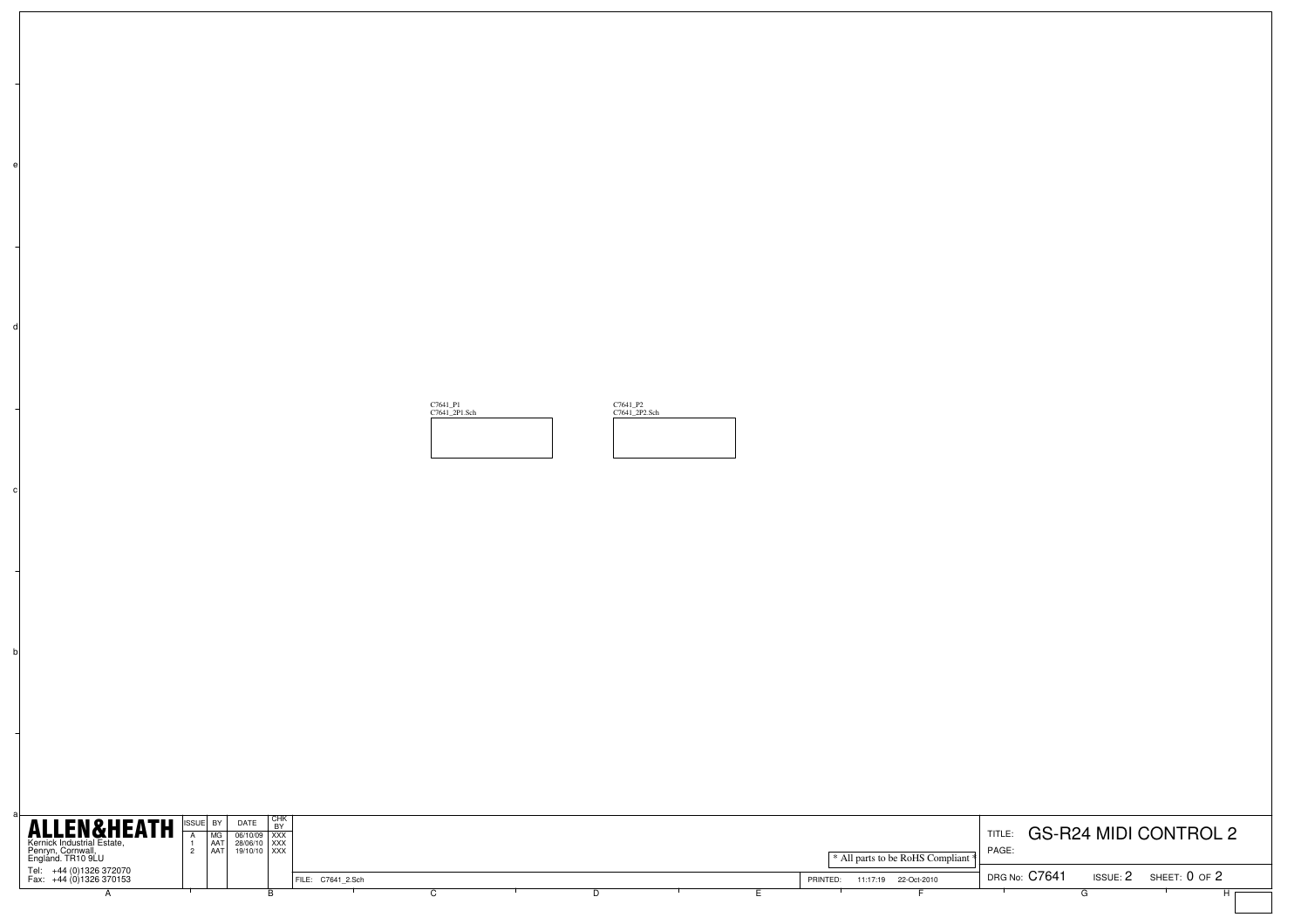